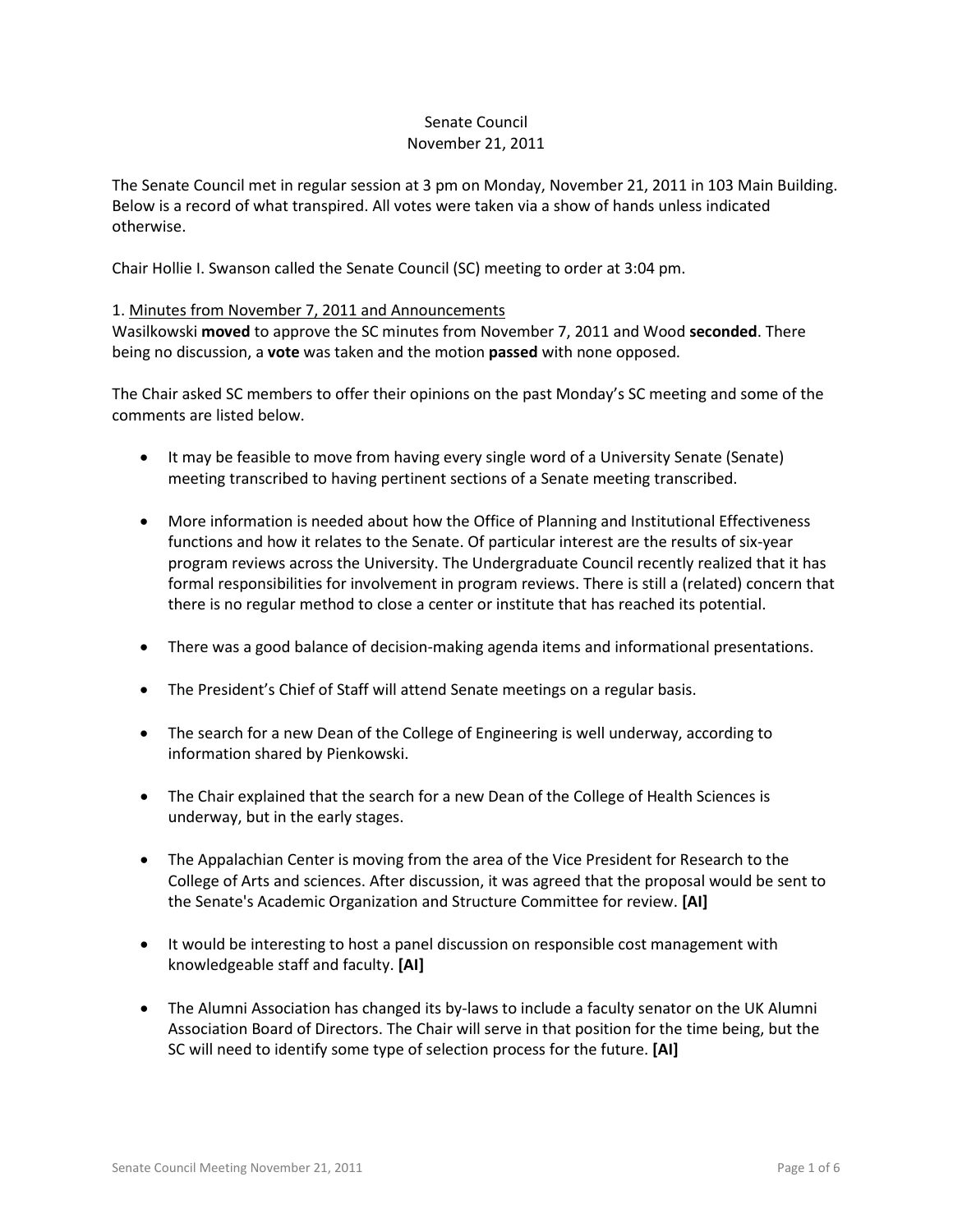- The SC has not heard back about the type of input it might have into President Capilouto's selection of a faculty representative to the SEC and NCAA.
- The Chair is involved with an effort to review human capital at UK. She asked SC members for input into a possible charge. After some time, Wood suggested that there were two questions that needed to be answered: "Does UK offer adequate and effective professional development?" and "Is UK's current employee evaluation system successful at rewarding people for exemplary service?"
- The President has asked for a faculty member to serve on the Facilities Transformation Workgroup, which is charged with creating a detailed financial and physical blueprint for transforming campus in alignment with a strengthened emphasis on undergraduate education. SC members suggested four names the Chair can send forward.
- Mrs. Brothers reported that Ms. Ellis was currently working on a project to identify all the UK Core courses that received final Senate approval and the UK Core courses that received provisional approval from the Chair.
- The Chair will ask a representative from the College of Arts and Sciences to offer an update on the new document handling system during the December Senate meeting.

## 1. b. Nominees for Tobacco-Free Committee, Staff PE Evaluation Committee, Work-Life Committees on Career Development and Burnout

SC members identified a handful of individuals to serve on the Tobacco-Free Committee, Staff PE Evaluation Committee, and the two Work-Life Committees, Career Development and Burnout.

# 2. c. Administrative Activity Review Committee

SC members discussed the very small committee, comprised of the Chair and Peek, and the data to be used. Wood volunteered to be part of the small committee, and was welcomed by the Chair.

The Chair reported that about 20 faculty members attended the American Association of University Professors (AAUP) charter information meeting the past Saturday.

## 2. Old Business

b. SC ad hoc Committee on Faculty Productivity and Accountability

SC members opted to hold off on having the discussion until Provost Subbaswamy arrived.

## d. Discussion on Transcriptionist and Personnel Hours

Grossman reported that he had not yet had an opportunity to listen to the recording, but that he understood it had captured the sound of Mrs. Brothers' typing very well. He noted that, in his opinion, there was nothing during the November Senate meeting that required transcription. When a reliable recording mechanism is identified, only pertinent, action items will be transcribed. Mrs. Brothers confirmed that meeting recordings are retained for posterity. The next pilot attempt will involve placing the multi-directional microphone farther away from the laptop.

The Chair said that when she next meets with Chief Information Officer Vince Kellen, she will mention the need for the W. T. Young Library Auditorium to be better equipped to record meetings. **[AI]** The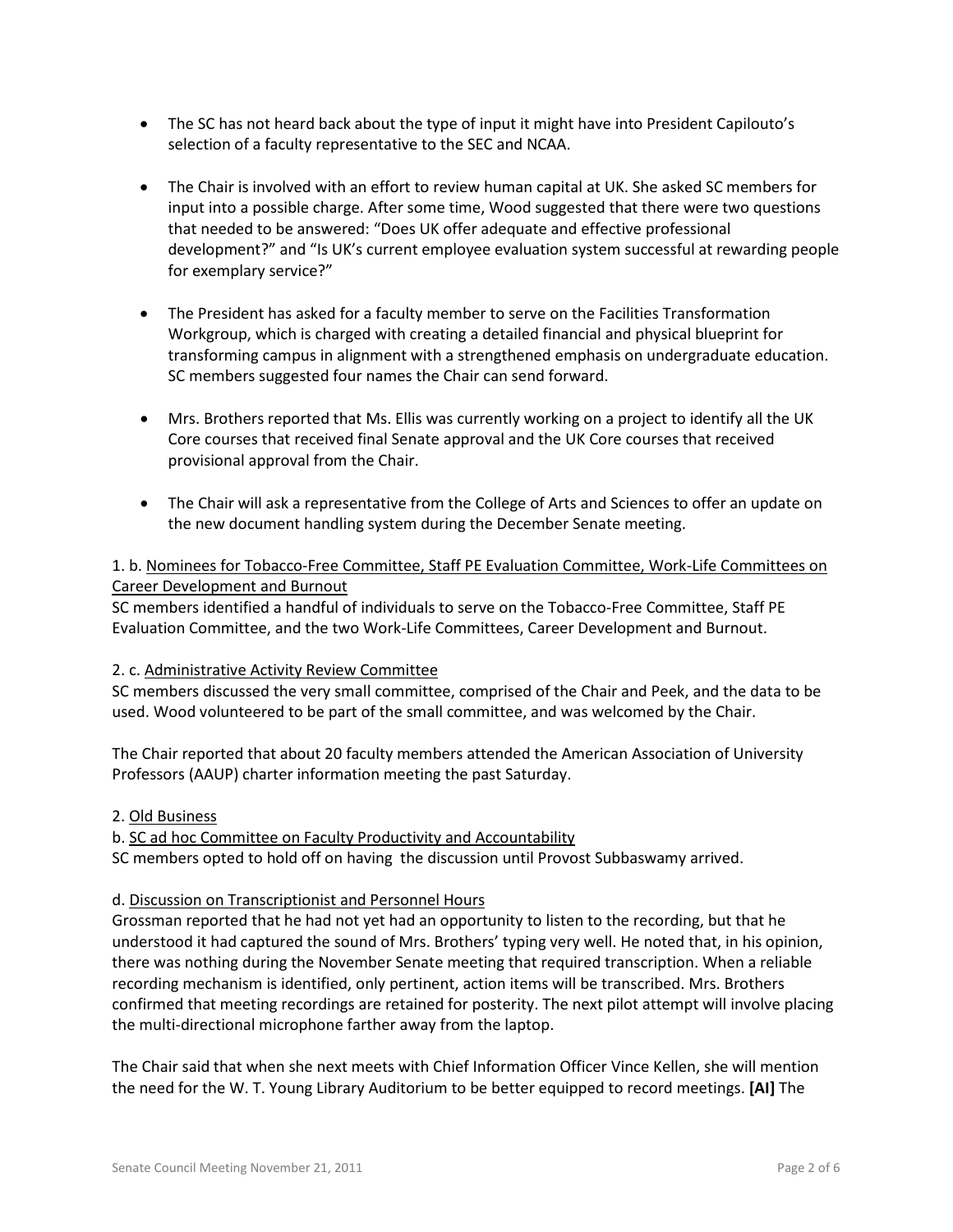Chair will also check with Legal Counsel as to if and/or when it is necessary to announce to meetings attendees that a meeting is being recorded.

3. Honors College/Academy – Associate Provost for Undergraduate Education Mike Mullen The Chair invited Associate Provost for Undergraduate Education Mike Mullen to explain the proposal to change the content and name of the Honors Program.

Guest Mullen answered a variety of questions from SC members. Grossman asked Mullen to identify the home faculty of the existing Honors Program. Mullen explained that prior to 2005, there was an Honors Program with faculty appointments, but at that time, appointments were moved back to colleges. The current Honors Program is administratively housed in Undergraduate Education. SC members asked a variety of questions, the vast majority of which were answered to SC members' satisfaction. Grossman stated that the Honors Program's home faculty had to be identified to ensure they were in favor of the proposed changes.

There was lengthy, informative discussion about various aspects of the proposal, including the planned, near-future advertising campaign for a revised Honors Program. SC members were generally satisfied with the rationale and proposed changes. Grossman was adamant that a unit faculty be identified prior to implementing any change to the name or content/structure of the Honors Program. Provost Kumble Subbaswamy arrived at 4:30.

Mullen shared some information about the search for a new director for the revised Honors Program (the proposed name being "Honors Academy"). In response to queries about faculty membership on the search committee for a new director, Mullen said there were a few already on it. The Chair asked SC members to send her suggested faculty names.

Provost Subbaswamy confirmed that the University Senate (Senate) was in control of the Honors Program and had purview over its changes. He respectfully requested that the SC consider the importance of the changes to UK's student population while determining how to review the proposal. There were some suggestions about how to move the proposal forward, specifically how to formally identify the Senate as the home unit of the Honors Program.

The Chair noted that Mullen would return the following week to continue the discussion and suggested SC members ask remaining questions at that time.

McCormick **moved** that the SC recommend that the faculty of record for the Honors Program is a University Senate committee appointed by the elected faculty members of the University Senate, appointed in consultation with the Associate Provost for Undergraduate Education. Wasilkowski **seconded**.

A **vote** was taken and the motion **passed** with none opposed. Mullen asked for clarification of next steps. Wood replied that he needed to have the Honors Program Review Committee recommend the name change, so it could be placed on SC and Senate agendas.

## 2. Old Business

b. SC ad hoc Committee on Faculty Productivity and Accountability

SC members engaged in a discussion about how to move forward with the issue of establishing criteria for post-tenure review of productivity and accountability.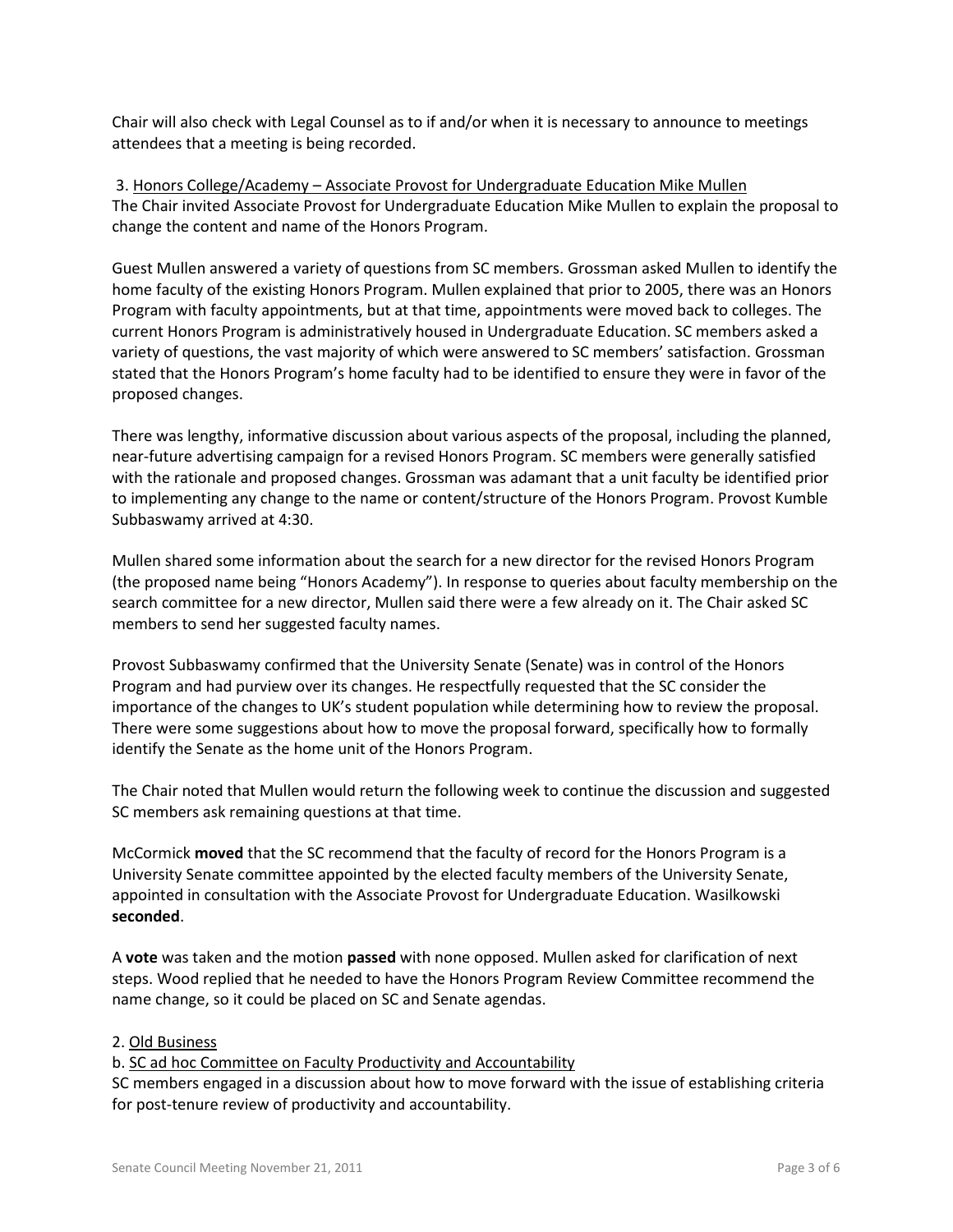Grossman **moved** that the SC charge the SC ad hoc Committee on Faculty Productivity and Accountability with examining *Administrative Regulations 3:8* ("Appendix II: Faculty Workload Policy Statement - University System (Approved by Board of Trustees)"), *Administrative Regulations 3:10* ("Policies for Faculty Performance Review"), and *Administrative Regulations 3:11* ("Tenured Faculty Review and Development Policy") and making recommendations. Wasilkowski **seconded**.

There was additional discussion. SC members were clear that they intended the ad hoc Committee on Faculty Productivity and Accountability to look at best practices from benchmarks and include in its composition a member of the Senate's Advisory Committee on Privilege and Tenure. SC members also discussed that while *Administrative Regulations* are within the purview of the President, but any final decision requires consultation with the faculty.

A **vote** was taken and the motion **passed** with none opposed.

The meeting was adjourned about 5:15. [The Action Items are a part of the minutes but fall at the end.]

Respectfully submitted by Hollie I. Swanson, Senate Council Chair

SC members present: Blonder, Coyne, Grossman, McCormick, Peek, Pienkowski, Wasilkowski, Wimberly and Wood.

Provost's Liaison present: Greissman

Invited guests present: Mike Mullen, Kumble Subbaswamy and Lynda Brown-Wright.

Prepared by Sheila Brothers on Monday, November 28, 2011.

| #   | <b>Item</b>                                                                                                                                                                                                         | <b>Responsibility</b>                 | <b>Completed</b> |
|-----|---------------------------------------------------------------------------------------------------------------------------------------------------------------------------------------------------------------------|---------------------------------------|------------------|
| 20. | Charge Senate's Academic Programs Committee with creating processes for<br>substantive change issues (teach-out, contractual/consortium process, off-campus<br>sites, how to reopen a suspended program). (8/23/10) | SC.                                   |                  |
| 31. | Ask the Provost to submit a statement of financial and administrative feasibility<br>for proposals prior to the proposals being sent to cmte. (10/4/10)                                                             | Document<br><b>Handling</b><br>System |                  |
| 40. | Draft changes to Senate Rule language on Senate meeting attendance policies for<br>review by SC. (8/30/10 & 11/15/10)                                                                                               | Chair, Steiner                        |                  |
| 42. | Discuss with the Provost the method of allocating resources from distance<br>learning courses. (11/15/10)                                                                                                           | Chair                                 |                  |
| 44. | Create ad hoc committee (perhaps with VPR and Provost) to look at what<br>constitutes an administrative or an educational unit, and if there is a continuum or<br>a sharp difference. (11/22/10; 12/6/10)           | Chair, SC                             |                  |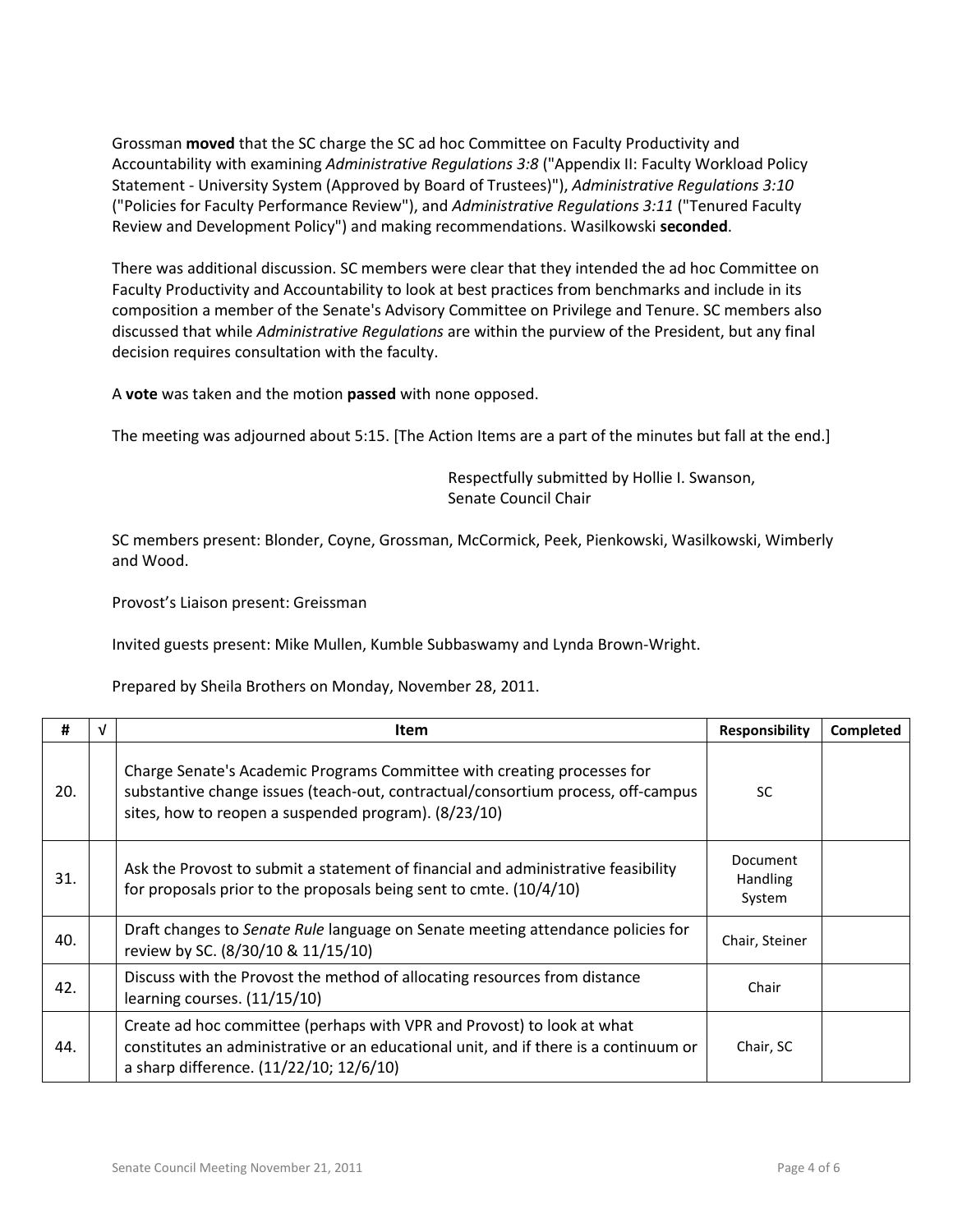| 46. |            | Discuss election of officers, specifically who is eligible to cast votes. (12/6/10);<br>Solicit opinions from the Senate. (2/28/11)                                                                           | SC                              | 9/2011 & |
|-----|------------|---------------------------------------------------------------------------------------------------------------------------------------------------------------------------------------------------------------|---------------------------------|----------|
| 57. |            | Look into creating a Senate committee on assessment. (1/31/11)                                                                                                                                                | SC                              |          |
| 62. |            | Determine how to address the issue of the proportionate representation of<br>appointed Board of Trustees members. (2/7/11)                                                                                    | SC                              |          |
| 66. |            | Invite Associate Provost for Undergrad Ed to offer "State of Undergraduate<br>Education" address to Senate. (2/21/11)                                                                                         | Chair                           |          |
| 67. |            | Invite Associate Provost for Academic Affairs to share information and talk<br>about distance learning courses. (2/21/2011)                                                                                   | <b>Mrs. Brothers</b>            |          |
| 73. |            | Ask each college dean's office to submit information about their faculty council, as<br>part of the SACS reaccreditation effort. (6/15/11)                                                                    | Chair                           |          |
| 76. |            | Develop metrics for faculty input into president's performance during August<br>Advance. (6/15/11)                                                                                                            | SC                              |          |
| 77. |            | Draft a report on the perceptions of the faculty reps on the Presidential Search<br>Committee on the process, and include relevant info from similar universities'<br>recent presidential searches. (6/15/11) | Chair & Steiner                 |          |
| 81. |            | Meet with each college's faculty council in the fall, and also reinforce the<br>importance of identifying a senator to communicate with college faculty.<br>(6/15/11)                                         | Chair                           |          |
| 82. |            | Request that the chair of the Senate's Academic Facilities Cmte be invited to<br>attend meetings of the Capital Planning Advisory Group. (6/15/11)                                                            | Chair                           |          |
| 85. |            | Find out if the Senate has an approving or endorsing vote on proposed changes to<br>post-tenure review policies.                                                                                              | Chair                           |          |
| 86. |            | Determine by late August the message(s) the Chair should relay when she visits<br>college faculty councils.                                                                                                   | SC                              |          |
| 89. |            | Ask the President to hire an outside agency to review the Office of the Senate<br>Council, specifically procedures and staffing levels. (8/5/11)                                                              | Chair                           |          |
| 89. | $\sqrt{ }$ | Invite Libraries Dean Terry Birdwhistell to discuss open access at SC meeting.<br>(8/22/11)                                                                                                                   | Mrs. Brothers                   | 09/2011  |
| 90. |            | Post Senate cmte final reports on their websites. (8/22/11)                                                                                                                                                   | Mrs. Brothers                   |          |
| 91. |            | Ask the President to nominate a faculty representative to the SEC/NCAA from a<br>list of names forwarded to the President from the Chair of the Senate Council.                                               | Chair                           |          |
| 94. |            | ask the Provost examine the possibility of consolidating all registrar positions into<br>the University Registrar's office, and report his decision and rational to the SC.<br>(9/26/11)                      | Chair                           |          |
| 95. |            | Post the slides from the October Senate meeting's QEP presentation, along with<br>the other presentations. (10/24/11).                                                                                        | Mrs. Brothers                   |          |
| 96. |            | Seek final resolution on UAB jurisdiction questions through a meeting with Legal<br>Counsel and the Provost's Office. (11/7/11)                                                                               | Chair & Mrs.<br><b>Brothers</b> |          |
| 97. |            | Ask SREC to deliberate on changing SR so that an appeal to the SACPT must be<br>completely submitted within 75 days. (11/7/11)                                                                                | Mrs. Brothers<br>& SREC         |          |